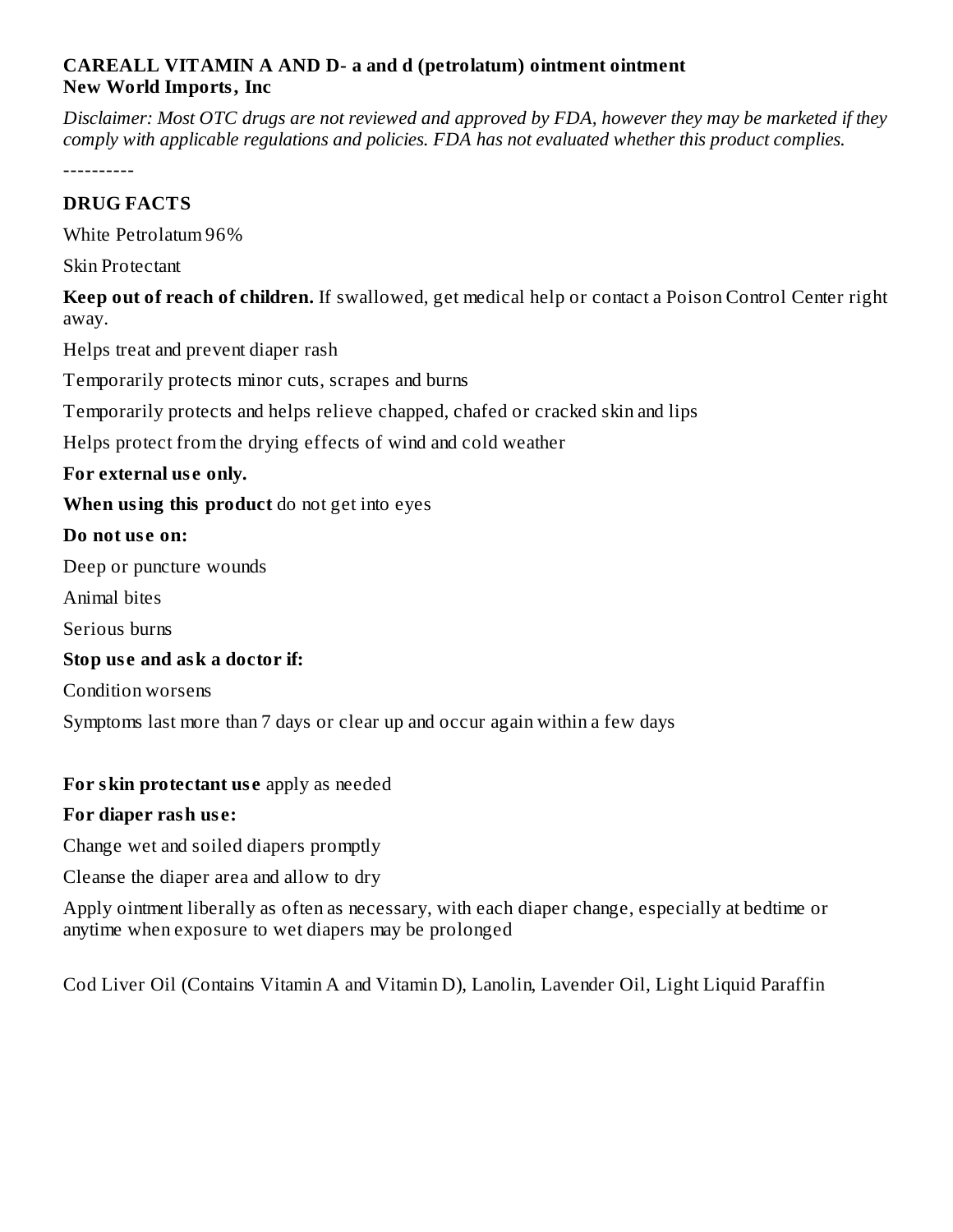



# **DIAPER RASH OINTMENT & SKIN PROTECTANT**

NET WT. 4 OZ. (113g)

| <b>Drug Facts</b>                                                                                                                                                                                                                                                                               | <b>Drug Facts (continued)</b>                                                                                                                                                                        |  |  |
|-------------------------------------------------------------------------------------------------------------------------------------------------------------------------------------------------------------------------------------------------------------------------------------------------|------------------------------------------------------------------------------------------------------------------------------------------------------------------------------------------------------|--|--|
| <b>Active ingredient</b><br>Purpose<br>Skin protectant                                                                                                                                                                                                                                          | Keep out of reach of children.<br>If swallowed, get mecial help or contact a Posion Control Center right away.                                                                                       |  |  |
| Uses<br><b>n</b> helps treat and prevent diaper rash <b>n</b> temporarily protects minor: $\bullet$ cuts $\bullet$ scrapes $\bullet$ burns<br>temporarily protects and helps relieve chapped, chafed or cracked skin and lips<br>helps protect from the drying effects of wind and cold weather | <b>Directions</b><br>For skin protectant use apply as needed<br>For diaper rash use<br>change wet and soiled diapers promptly                                                                        |  |  |
| Warnings<br>For external use only.                                                                                                                                                                                                                                                              | cleanse the diaper area & allow to dry<br>apply ointment liberally as often as necessary, with each diaper change, especially<br>at bedtime or anytime when exposure to wet diapers may be prolonged |  |  |
| When using this product: $\blacksquare$ do not get into eyes                                                                                                                                                                                                                                    | <b>Other information <math>\blacksquare</math></b> store at temperature between 15°C to 30°C (59° to 86°F)<br>Lot No. & Exp. Date: See box or crimp of tube.                                         |  |  |
| Do not use on $\blacksquare$ deep or puncture wounds $\blacksquare$ animal bites $\blacksquare$ serious burns                                                                                                                                                                                   |                                                                                                                                                                                                      |  |  |
| Stop use and ask a doctor if ■ condition worsens ■ symptoms last more than 7 days or<br>clear up and occur again within a few days                                                                                                                                                              | <b>Inactive ingredients</b> Cod Liver Oil (Contains Vitamin A & Vitamin D), Lanolin,<br>Lavender Oil, Light Liquid Paraffin                                                                          |  |  |
| Distributed by: NWL Inc., 160 Athens Way, Nashville, TN 37228                                                                                                                                                                                                                                   | Made in India<br>NDC #51824-065-04                                                                                                                                                                   |  |  |

iens way, Na



| <i><b>Drug Facts</b></i>                                                                                                                                                                                                                                                        | <b>Drug Facts (continued)</b>                                                                                                                                                                                                               |                                                 |  |
|---------------------------------------------------------------------------------------------------------------------------------------------------------------------------------------------------------------------------------------------------------------------------------|---------------------------------------------------------------------------------------------------------------------------------------------------------------------------------------------------------------------------------------------|-------------------------------------------------|--|
| <i><b><u>Ictive inaredient</u></b></i><br><b>Purpose</b><br>$etrolatum 96\%$<br>Skin protectant                                                                                                                                                                                 | Keep out of reach of children.<br>If swallowed, get medical help or contact a Poison Control Center right away.                                                                                                                             |                                                 |  |
| Ises<br>helps treat and prevent diaper rash <b>m</b> temporarily protects minor:<br>cuts . scrapes . burns <b>u</b> temporarily protects and helps relieve<br>happed, chafed or cracked skin and lips <b>n</b> helps protect from the<br>rving effects of wind and cold weather | <b>Directions</b><br>For skin protectant use apply as needed<br>For diaper rash use<br>change wet and soiled diapers promptly<br>cleanse the diaper area & allow to dry<br>apply ointment liberally as often as necessary, with each diaper | Distributed by:<br>NWI, Inc.,<br>160 Athens Wav |  |
| Varnings<br>or external use only.                                                                                                                                                                                                                                               | change, especially at bedtime or anytime when exposure to wet<br>diapers may be prolonged                                                                                                                                                   |                                                 |  |
| Then using this product: a do not get into eyes                                                                                                                                                                                                                                 | Other information $\blacksquare$ store at temperature between 15°C to 30°C                                                                                                                                                                  | Nashville, TN 37228                             |  |
| o not use on $\blacksquare$ deep or puncture wounds $\blacksquare$ animal bites $\blacksquare$ serious burns                                                                                                                                                                    | (59° to 86°F)                                                                                                                                                                                                                               | Made in India                                   |  |
| top use and ask a doctor if <b>m</b> condition worsens <b>m</b> symptoms last more<br>an 7 days or clear up and occur again within a few days                                                                                                                                   | <b>Inactive ingredients</b> Cod Liver Oil (Contains Vitamin A & Vitamin D).<br>Lanolin, Lavender Oil, Light Liquid Paraffin                                                                                                                 | NDC #51824-065-15                               |  |

#### **CAREALL VITAMIN A AND D** a and d (petrolatum) ointment ointment **Product Information** HUMAN OTC DRUG NDC:51824-065 Product Type Item Code (Source) **Route of Administration TOPICAL Active Ingredient/Active Moiety** Strength **Ingredient Name Basis of Strength** Petrolatum (UNII: 4T6H12BN9U) (Petrolatum - UNII:4T6H12BN9U) Petrolatum .96 g in 1g **Inactive Ingredients Strength Ingredient Name** LAVENDER OIL (UNII: ZBP1YXW0H8)